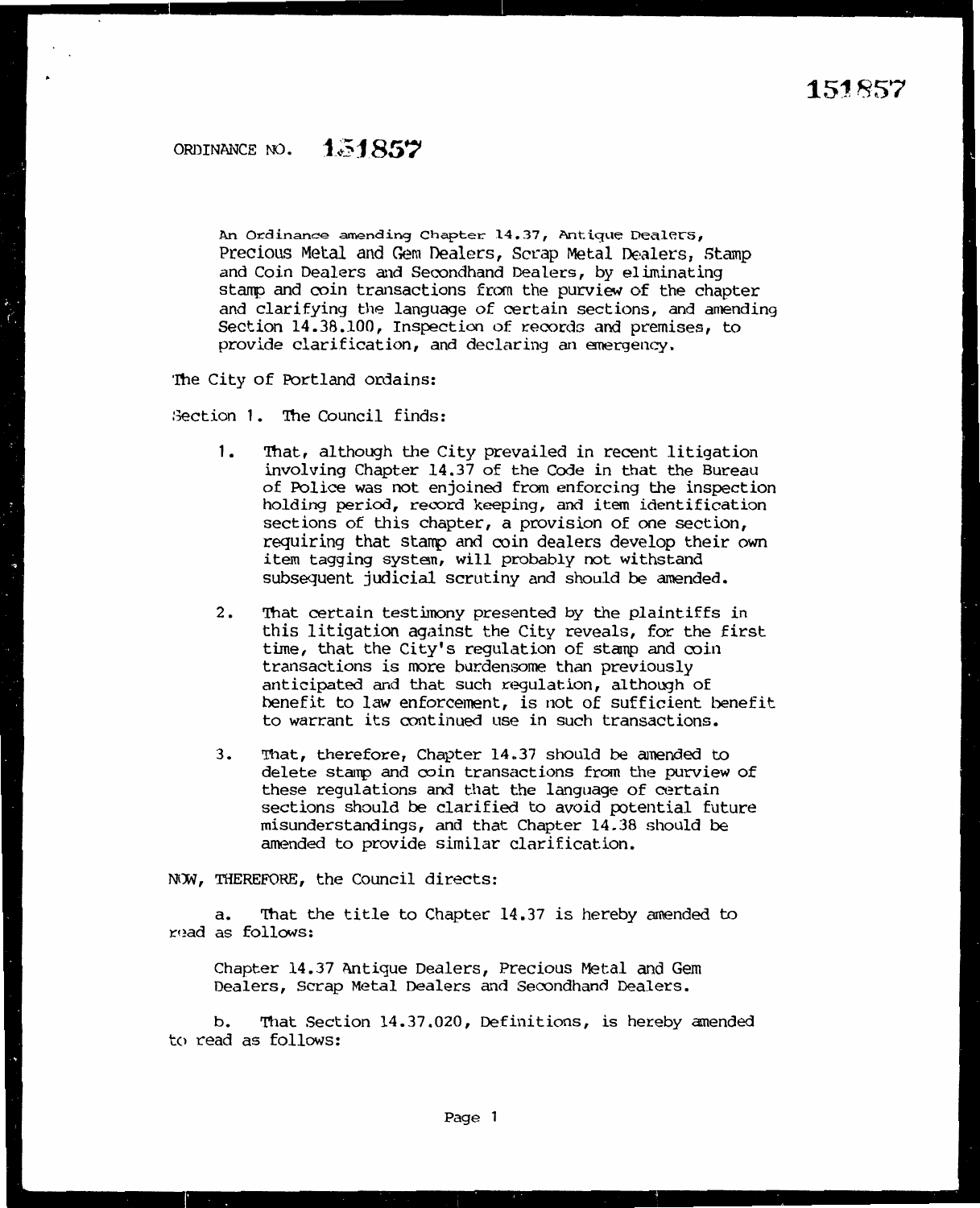14.37.020 Definitions, as used in this chapter, unless the context otherwise requires:

- { 1) [no change]
- ( 2) [no change]
- ( 3) [no change]

(4) "Precious Metal and Gem" means any metal or gem that is valued for its character, rarity, beauty or quality, including gold, silver, platinum, diamonds, rubies, emeralds, saphires and pearls, and any other such gems, whether as <sup>a</sup> separate item or in combination as a piece of jewelry; but excluding the following items when being purchased by a bona fide business for investment purposes:

- (a) Gold bullion bars {0.995 fine or better);
- (b) Silver bullion bars (0.995 fine or better):
- (c) All coins, whether actual currency or commemorative, from all countries.

As used in this section, the term "for investment purposes" means that the business purchases such items and retains them, in the same form as they were purchased, for resale to persons who are purchasing such items primarily as an investment.

- ( 5) [no change)
- ( 6) [no change]
- ( 7) [no change]
- ( 8) [no change]
- (9) [no change]
- (10) [entire definition deleted]
- (11) [entire definition deleted]

c. 'That Section 14.37.030, Record forms, is hereby amended as follows:

14.37.030 Record forms.

(a) All antique dealers, precious metal and gem dealers, scrap metal dealers, and secondhand dealers shall, at the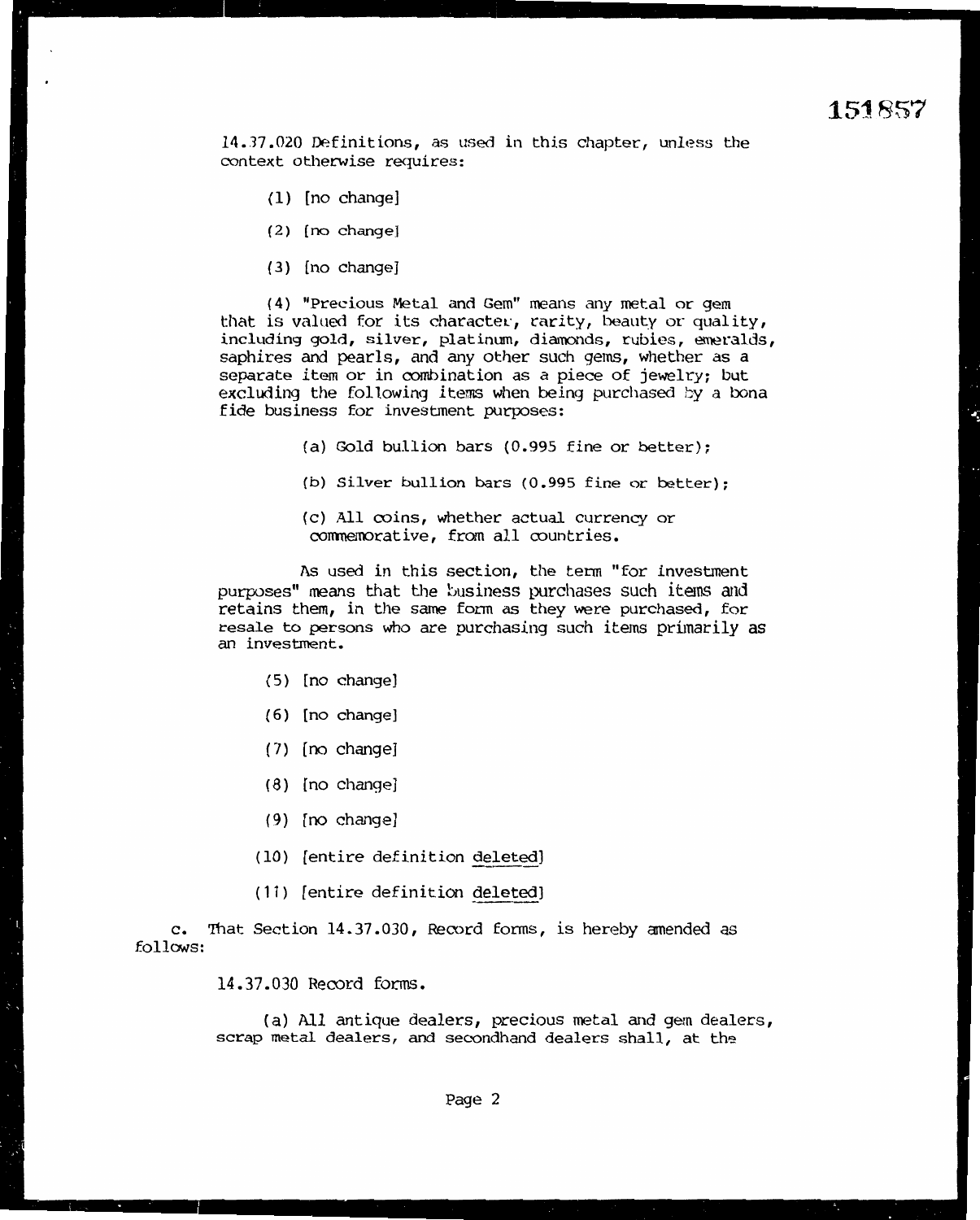time of purchasing any article in the business for which he is regulated by this chapter from any person, not representing a bona fide, licensed business, who appears with such article at the dealer's place of. business, place the description of the article purchased upon a form which shall be provided by the Bureau of Police. In lieu of the use of forms supplied by the Bureau of Police, the dealer may utilize his own forms if such forms have been approved by the Chief or his designee. The form provided for herein shall be of such  $size$ , shape and color and shall require such information relating to the regulations of this chapter, as the Chief of Police or his designee may direct. The description of any article so purchased shall be such description as may be called f.or by the form. 'Ihe dealer shall fill in all of the blank spaces on such form with such data as is required by the form and require the person selling any article regulated by this chapter to sign his name on such form; such form shall be filled out in clearly legible printing. Further, property regulated pursuant to this chapter shall only be purchased by the dealer after the seller has presented proper identification. Since the information that is required to be furnished pursuant to this section to aid in the investiqation of the theft of property is of a confidential nature and related to the personal privacy of persons doing business with such dealers, as well as certain trade secrets and practices of such dealers, such information shall be considered to be confidential and privileged from disclosure to the maximum extent possible under applicable laws.

- (b) [no change]
- ( c) [no change]

d. That Section 14.37.040, Property sales, is hereby amended to read as follows:

14.37.040 Property sales.

{a) No property purchased by any antique dealer, precious metal and gem dealer or secondhand dealer, as regulated by this chapter, shall be sold for a space of ten ( 10) full days after purchase. Such property shall be maintained in substantially the same focm as purchased and shall not be commingled so as to preclude identification during this ten (10) day holding period. Notwithstanding this requirement, the Chief of Police, or his designee, may authorize, in cases in which it is shown that extreme financial hardship will result from holding an item for the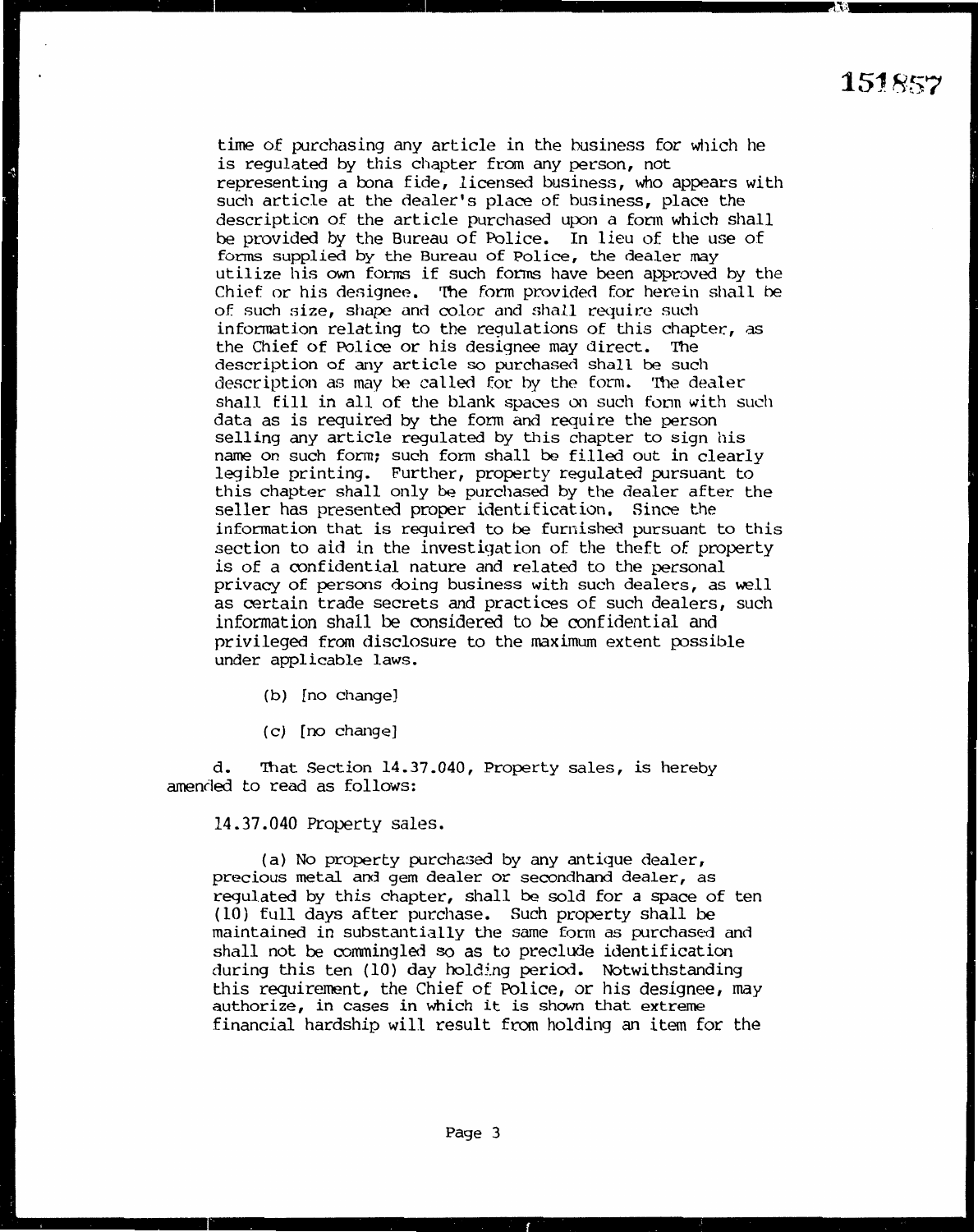ten  $(10)$  day period, the sale or transfer of such item before the expiration of this period.

(b) Whenever the Chief of Police, or his designee, upon reasonable belief that the specific property is the subject of theft, notifies in writing, any antique dealer, precious metal and gem dealer, scrap metal dealer or secondhand dealer not to dispose of any specifically described property purchased, the property shall be retained in substantially the same form and shall not be sold, exchanged dismantled, or otherwise disposed of for a period of time, not to exceed (30) days, as determined by the Chief of Police or his designee.

e. '!hat Section 14.37.050, Articles to be tagged, is hereby amended to read as follows:

14.37.050 Articles to be tagged. Any antique dealer, precious metal and gem dealer, or seoondhand dealer purchasing any article in the business for which he is regulated by this chapter from any person, not representing a bona fide, licensed business, who appears with such article at the dealer's place of business, shall affix to the article a tag upon which shall be written a number in legible characters, which number shall correspond to the number on the record forms required to be kept by Section 14.37.030.

f. That Section 14.37.060, Inspection of premises of records, is hereby amended to read as follows:

14.37.060 Inspection of articles and records. All persons licensed to do business as an antique dealer, precious metal and gem dealer, scrap metal dealer or secondhand dealer, and any person employed by such dealer, shall permit the Chief of Police, or his designee, upon presentation of official identification, entry to such business premises for the limited purpose of inspecting any articles purchased in the business as regulated by this chapter and currently being held pursuant to Section 14.37.040, and/or the records i.ncident thereto, to ensure compliance with the provisions of this Chapter. Any such inspection shall only be authorized during normal business hours.

g. That Section 14.38.100, Inspections of records and premises, is hereby amended to read as follows:

14.38.100 Inspection of articles and records. All persons l.icensed to do business as transient merchants, and any person employed by such merchants, shall permit the Chief of Police, 01~ his designee, upon presentation of official identification, entry to any such place of business maintained within the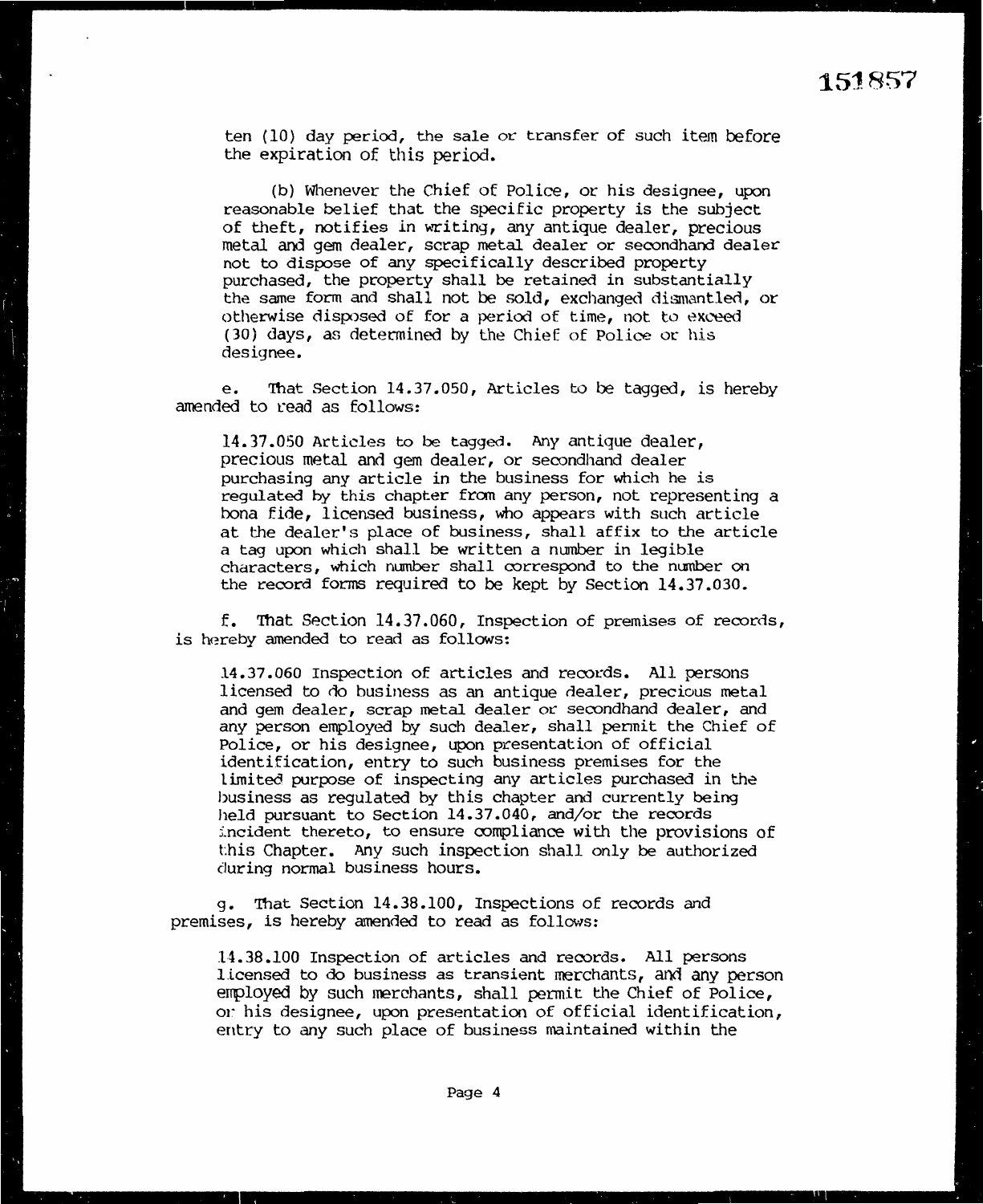## **ORDINANCE No.**

 $\ddot{\phantom{0}}$ 

City, for the limited purpose of inspecting articles purchased and currently being held pursuant to Section 14.38.040, and the records incident thereto, regulated and required by this chapter, to ensure compliance with the provisions of this chapter. Any such inspection shall only be authorized during normal business hours.

Section 2. The Council declares that, in order to immediately protect and preserve the public health, safety and welfare, an emergency exists, and this ordinance shall be in force and effect from and after its passage by the Council.

Passed by the Council, JUN 2 5 1981

Mayor Ivancie KHScoumperdis June 16, 1981

Attest:

Auditor of the City of Portland

Page No. 5